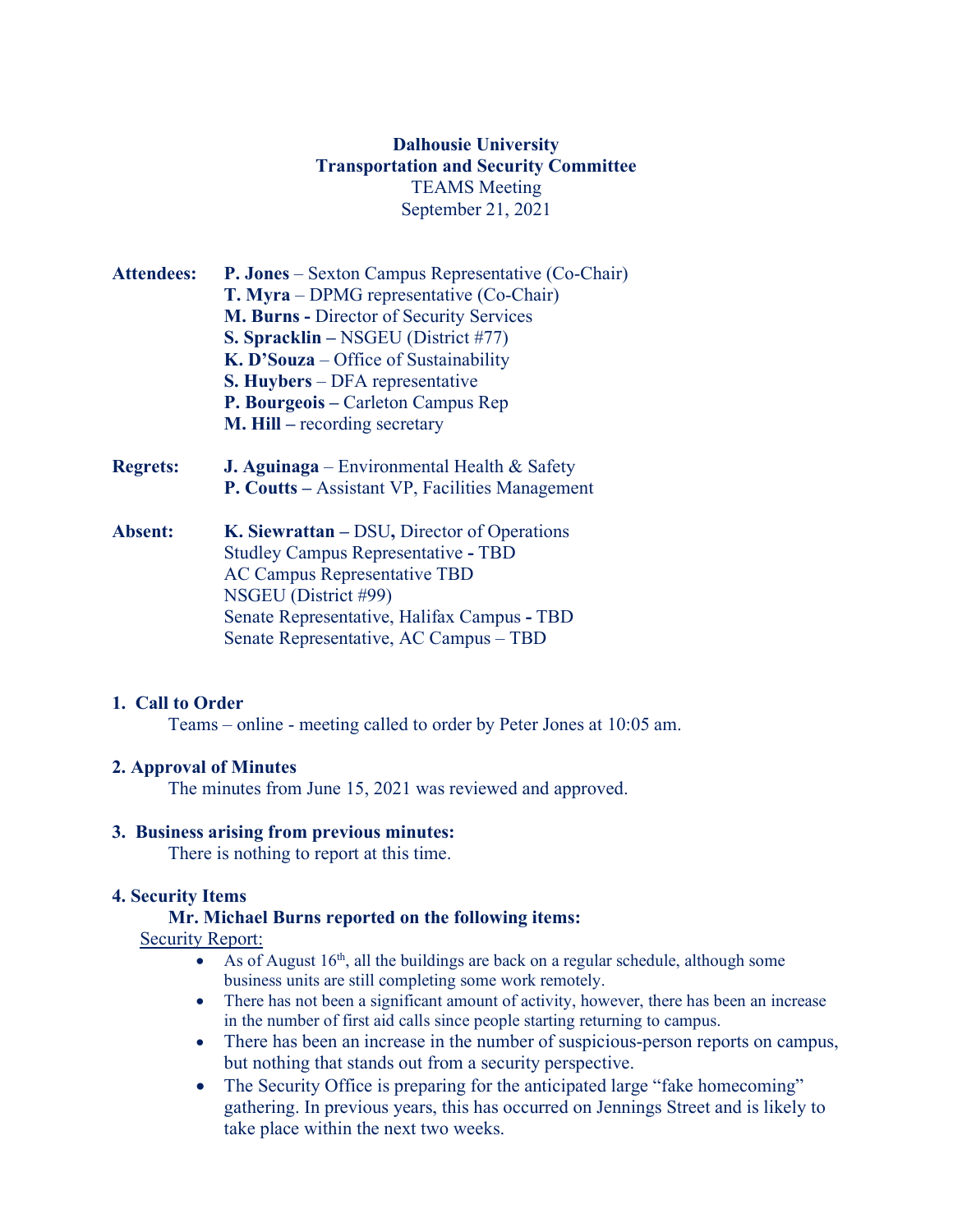• Mr. Michael Burns also informed the committee that his focus will be on what's happening at the University of Western Ontario, news coverage in the national media and how we're positioning security in relation to a sexualized violence on campus. However, at this time we have yet to see what the University will do regarding the incident.

Mr. Burns informed the committee that 97% of the 22,000 Dalhousie members that responded to the survey, indicated that they were vaccinated or planned to be vaccinated, which is encouraging. There has also been an increased uptake of the distributed self-testing kits on campus, which are very simple and painless to use.

### Parking:

- The number of parking permits sold this year has reached  $2/3^{rd}$  capacity, compared to 2019 pre-COVID. This year, a greater number of student permits were sold.
- The 'hot spot' parking spots which are paid through an app, were rolled out at least a week and a half ago. There are big red signs all over campus indicating areas. Parking meters and Pay and Display are still available, and all at the same rate.
- Arena Construction Mr. Burns has no definitive timeline, but it will probably start in the late fall or early winter. The related work to be done will be a reconfiguration of the area around the tennis courts, which are closer to Sheriff Hall and the Henry Hicks Bld. If it all goes as planned, there will probably be a net loss of about half a dozen parking spaces. This all depends on how they configure the area around the tennis court, which may mean the loss of the court. Over the next 18 months, there will be a lot of blasting and moving of material associated with the construction. There won't be any underground parking associated with that facility.
- A preliminary survey has started in the area behind chemical storage and the chemistry building, which will be extended into the Dunn lot. This will determine the footprint for the proposed Physical Sciences Building. There is no timeline, but with the construction likely planned for next year, it will put pressure on parking.

Regarding the parking inventory, it hasn't changed over the summer. The hourly spaces, reserved spaces and general spaces have not changed.

# **5. Transportation**

# **K. D'Souza reported on the following items:**

- Since Dalhousie members have been slowly returning to campus, there's been an increase in people asking about transportation options, bicycle rooms, and bicycle racks on campus.
- E-Pass (Employee Bus Pass) E-Pass registration has also been picking up. Normally, the registration is scheduled in June and November, but as people return to campus, they are renewing their passes this month.